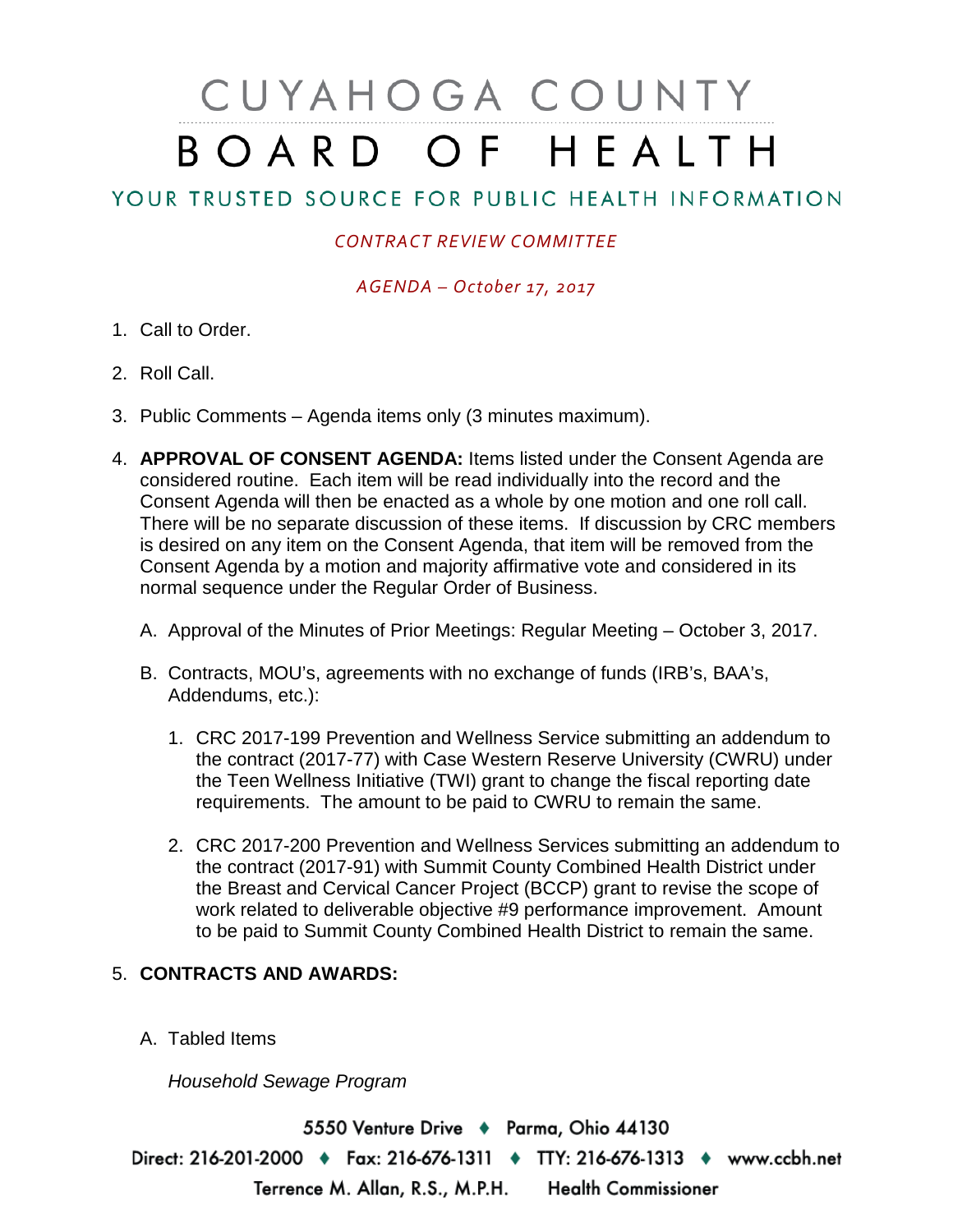- 1. CRC 2017-175 7242 W  $130^{th}$  St. Middleburg Heights, Ohio 44130
- B. New Items For Review
	- 1. Bid/Quote Openings ≥ \$25,000.00
		- a. CRC 2017-201 Cleanup and Removal of Construction and Demolition Debris Project-Phase II RFP# 2017-06

#### *Lead Program*

- b. CRC 2017-202 1853 Alvason Rd. East Cleveland, Ohio 44112
- 2. Bid/Quote Openings < \$25,000.00

*Lead Program* 

- a. CRC 2017-203 291 E 270<sup>th</sup> St. Euclid, Ohio 44132
- b. CRC 2017-204 18507 Newell Rd. Up & Down Shaker Heights, Ohio 44122
- c. CRC 2017-205 13613 Cedar Rd. Up & Down University Heights, Ohio 44118
- d. CRC 2017-206 2708 North Ave. Parma, Ohio 44134
- e. CRC 2017-207 1844 Farmington East Cleveland, Ohio 44112
- f. CRC 2017-208 18807 Libby Rd. Maple Heights, Ohio 441375550 Venture Drive ♦ Parma, Ohio 44130

Direct: 216-201-2000 • Fax: 216-676-1311 • TTY: 216-676-1313 • www.ccbh.net

Terrence M. Allan, R.S., M.P.H.

**Health Commissioner**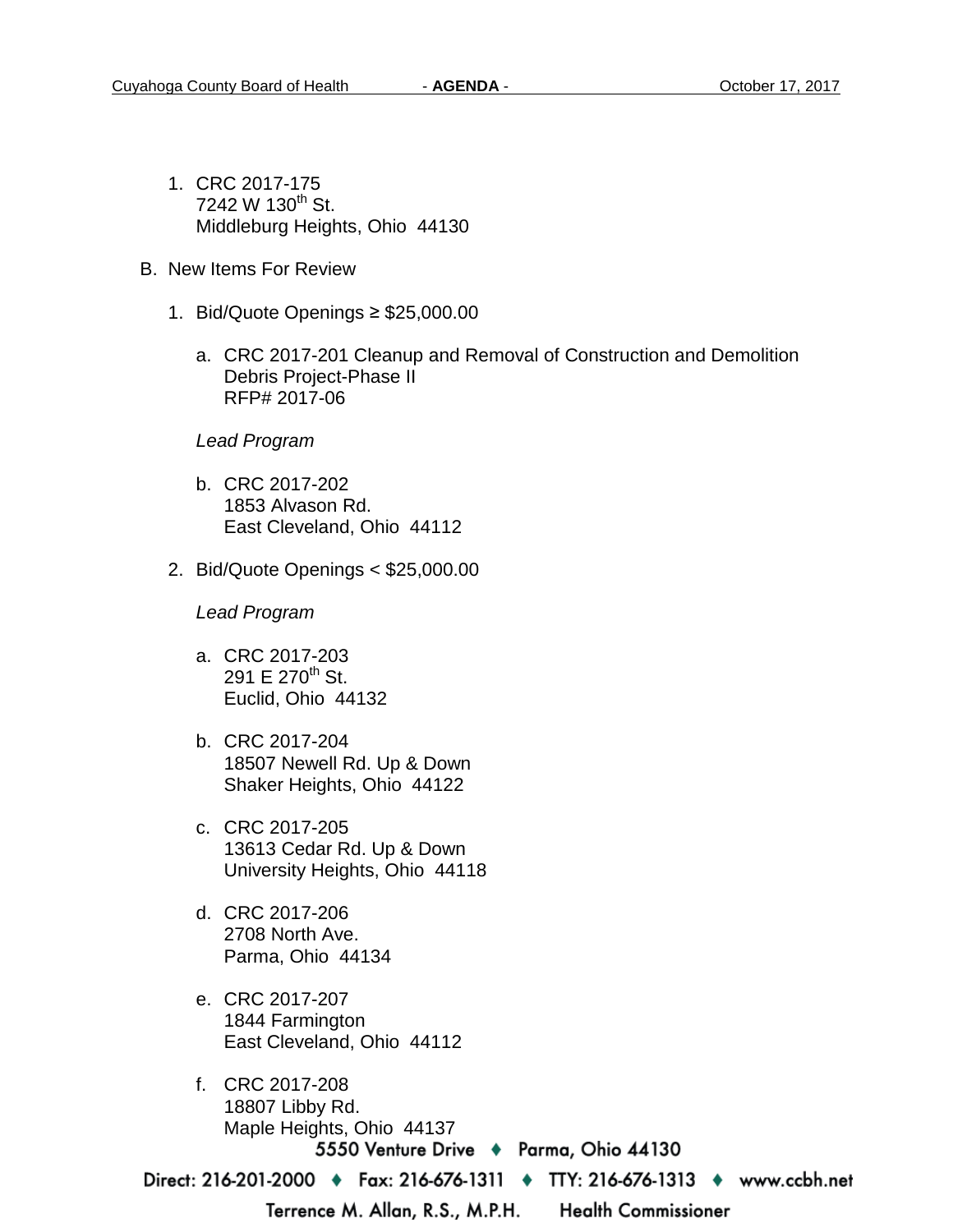- g. CRC 2017-209 1651 Beverly Hills Dr. Euclid, Ohio 44117
- 3. Expenditures: Contracts < \$25,000.00
	- a. CRC 2017-210 Prevention and Wellness Services submitting a contract with The Baldwin Group, Inc. from December 1, 2017 through November 30, 2018. Amount to be paid to The Baldwin Group, Inc. is not to exceed \$865.17.

Purpose: To provide HDIS software used for BCMH charting and billing and historical resource for Immunization clients.

Funding Source: 100% funded through CCBH General Revenue.

- b. CRC 2017-211 Prevention and Wellness Services submitting a contract with the following agencies under the Racial and Ethnic Approaches to Community Health (REACH) grant:
	- i. Conceptual Geniuses  $9/30/17 9/29/18$  \$16,225.00

Purpose: To create messaging and develop materials to support the REACH strategies.

Funding Source: 100% reimbursable through FY2018 REACH Program

ii. Fairhill Partners 9/30/17 – 9/29/18 \$18,817.00

Purpose: To coordinate the training of neighborhood leaders in the Chronic Disease Self-Management Program.

Funding Source: 100% reimbursable through FY2018 REACH Program

c. CRC 2017-212 Environmental Public Health Services submitting a contract with Washington State University St. Louis under the ODH 2017 Injury Prevention grant from October 1, 2017 through December 31, 2017. Amount to be paid to Washington State University St. Louis is not to exceed \$5,000.00.

Purpose: WUSTL will develop a systems modeling tool to capture the complex relationships inherent to the opioid epidemic.

5550 Venture Drive + Parma, Ohio 44130

Direct: 216-201-2000 ♦ Fax: 216-676-1311 ♦ TTY: 216-676-1313 ♦ www.ccbh.net

Terrence M. Allan, R.S., M.P.H. **Health Commissioner**